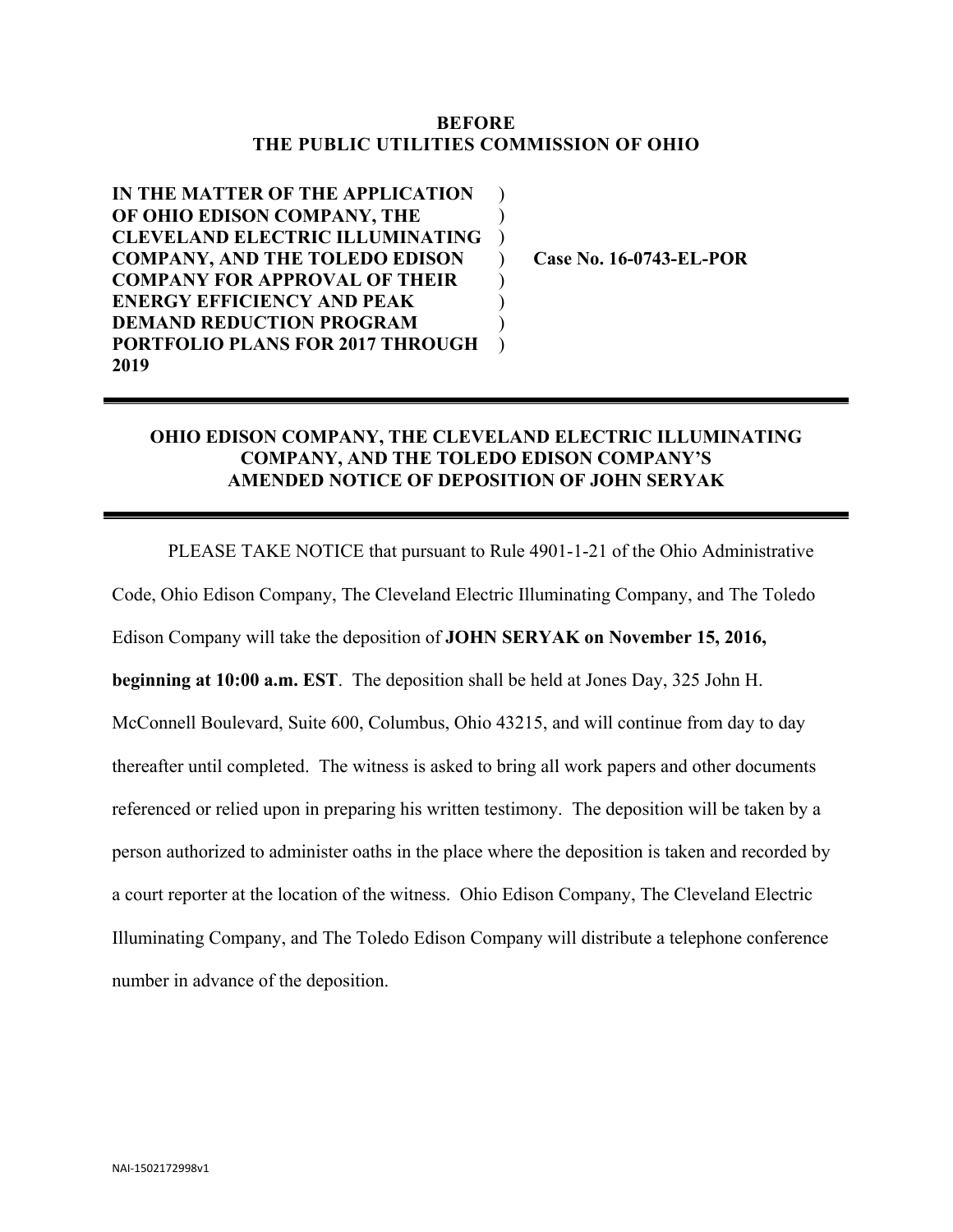Date: November 9, 2016 Respectfully submitted,

*/s/ Erika Ostrowski* 

Carrie M. Dunn (#0076952) Erika Ostrowski (#0084579) Counsel of Record FIRSTENERGY SERVICE COMPANY 76 South Main Street Akron, Ohio 44308 Telephone: 330-384-5803 Facsimile: 330-384-3875 cdunn@firstenergycorp.com eostrowski@firstenergycorp.com

Kathy J. Kolich (#0038555) KOLICH & ASSOCIATES, LLC 1521 Hightower Drive Uniontown, Ohio 44685 Telephone: 330-316-2378 kjklaw@yahoo.com

Michael R. Gladman (#0059797) JONES DAY 325 John H. Hall McConnell Blvd. Suite 600 Columbus, Ohio 43215 Telephone: 614-281-3865 Facsimile: 614-451-4196 mrgladman@jonesday.com

*Attorneys for Applicant Ohio Edison Company, The Cleveland Electric Illuminating Company, and The Toledo Edison Company*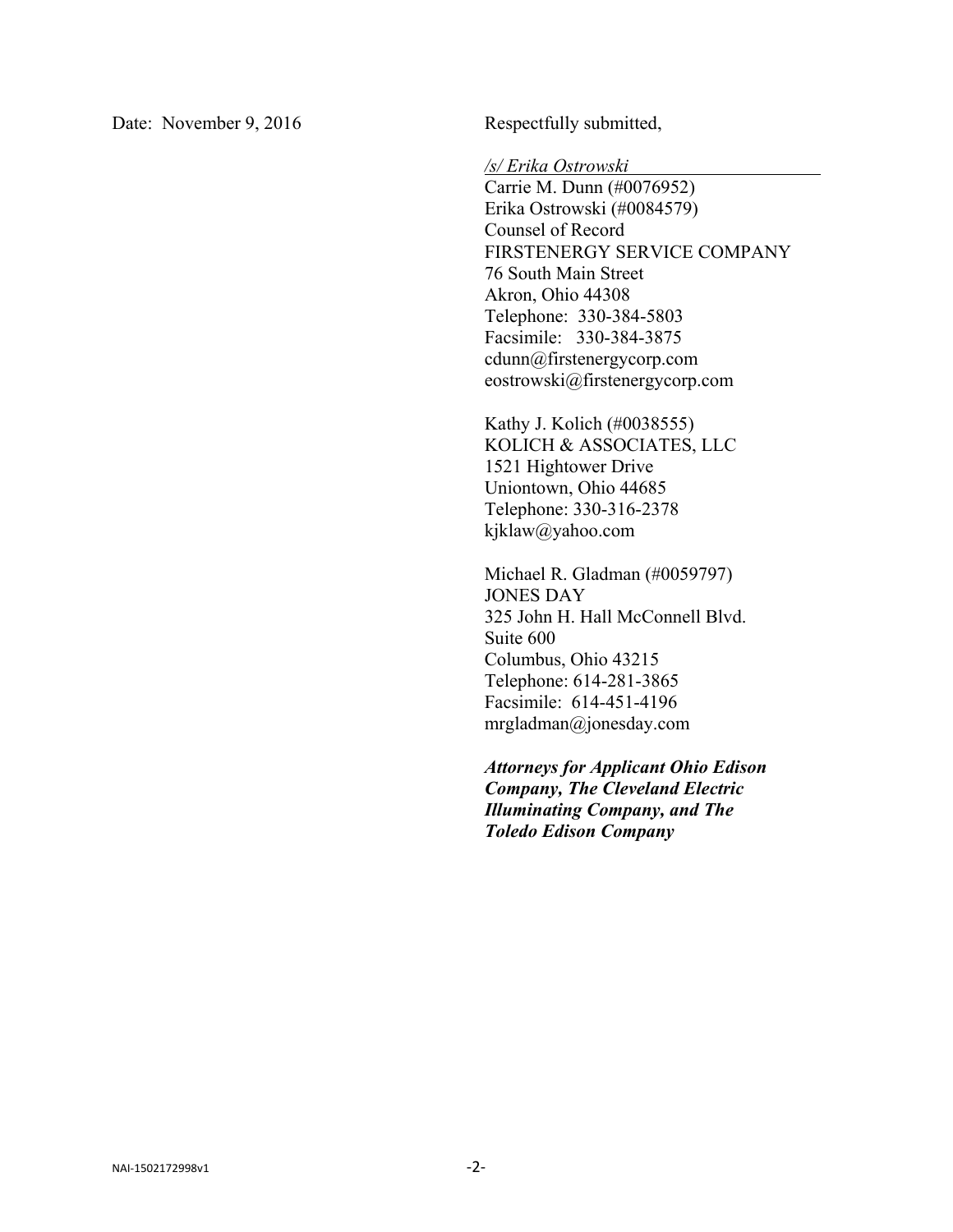## **CERTIFICATE OF SERVICE**

I hereby certify that a copy of the foregoing *Amended Notice of Deposition of John* 

*Seryak* will be served on this 9th day of November, 2016 by the Commission's e-filing system to

the parties who have electronically subscribed to this case and via electronic mail upon the

following counsel of record:

| Colleen L. Mooney                                                               | <b>Robert Dove</b>                                                      |
|---------------------------------------------------------------------------------|-------------------------------------------------------------------------|
| $\text{cmooney}(a)$ ohiopartners.org                                            | rdove@attorneydove.com                                                  |
| Ohio Partners for Affordable Energy                                             | <b>Natural Resources Defense Council</b>                                |
| <b>Christopher Healey</b>                                                       | Kimberly W. Bojko                                                       |
| Christopher.healey@occ.ohio.gov                                                 | bojko@carpenterlipps.com                                                |
| Dane Stinson<br>DStinson@bricker.com                                            | Danielle Ghiloni Walter<br>ghiloni@carperterlipps.com                   |
| Deb J. Bingham                                                                  | Ohio Manufacturers Association Energy Group                             |
| $bingham@$ , occ. state. oh. us                                                 |                                                                         |
| <b>Ohio Consumers' Counsel</b>                                                  |                                                                         |
| Madeline P. Fleisher                                                            | Matthew R. Pritchard                                                    |
| mfleisher@elpc.org                                                              | mpritchard@mwncmh.com                                                   |
| Robert Kelter<br>rkelter@elpc.org<br><b>Environmental Law and Policy Center</b> | Samuel Randazzo<br>$sam@m$ wncmh.com<br>Industrial Energy Users of Ohio |
| Ryan P. O'Rourke                                                                | Richard L. Sites                                                        |
| orourke@carpenterlipps.com                                                      | ricks@ohanet.org                                                        |
| Cheryl Smith<br>$\sinith(\omega)$ carpenterlipps.com                            | Matthew W. Warnock<br>mwarnock@bricker.com                              |
| Counsel for The Kroger Company                                                  | Dylan F. Borchers                                                       |
|                                                                                 | dborchers@bricker.com                                                   |
|                                                                                 | Teresa Orahood<br>torahood@bricker.com<br>The Ohio Hospital Association |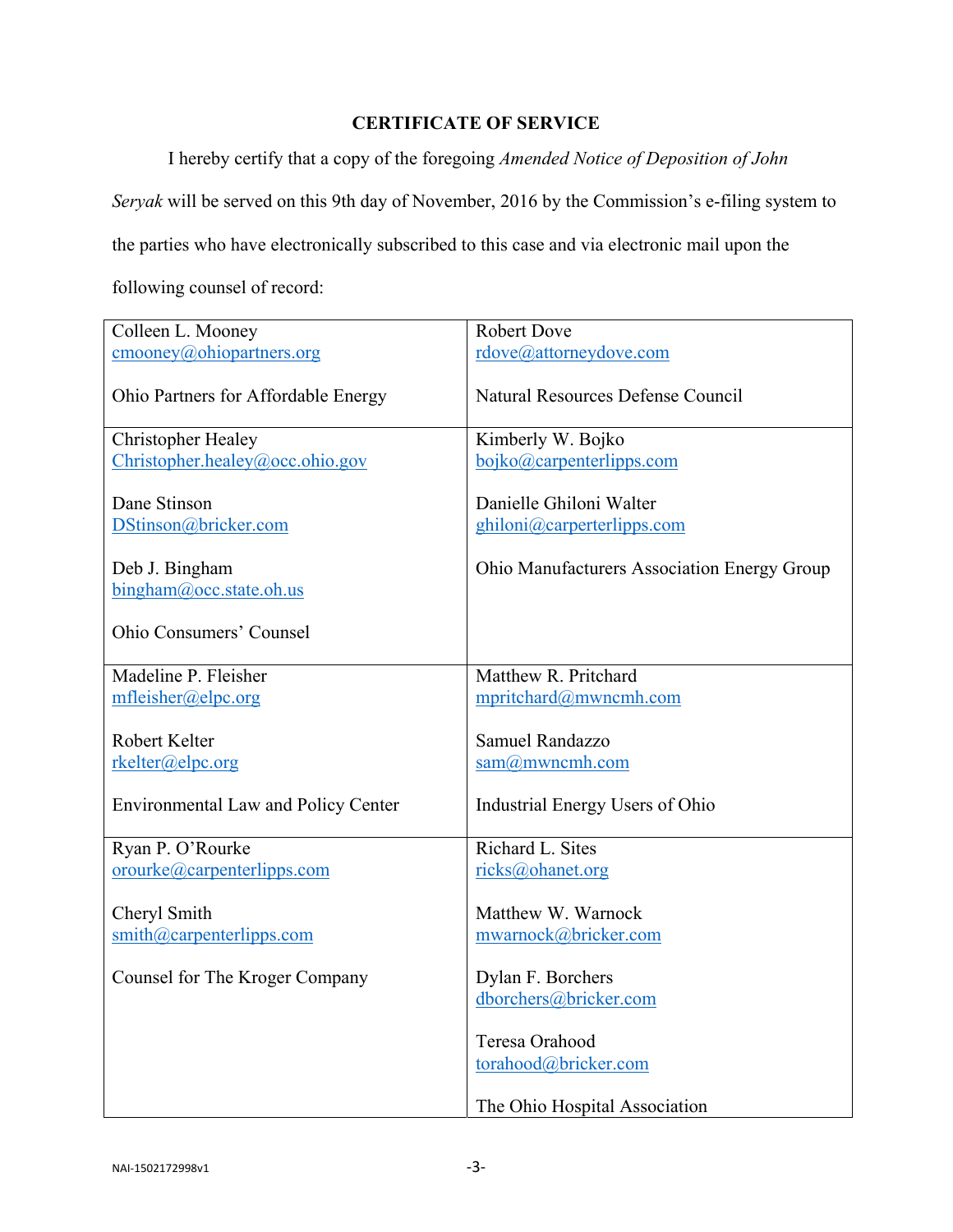| joliker@igsenergy.com<br>tdougherty@theoec.org<br><b>IGS</b> Energy<br>Miranda Leppla<br>mleppla@theoec.org<br>Ohio Environmental Council<br>Christopher J. Allwein<br>John Finnigan<br>ifining an @edf.org<br>callwein@keglerbrown.com<br><b>Environmental Defense Fund</b><br>Energy Management Solutions, Inc.<br>Joel E. Sechler<br>Natalia Messenger<br>sechler@carpenterlipps.com<br>Natalia.Messenger@ohioattorneygeneral.gov<br><b>Tonnetta Scott</b><br>Gregory J. Poulos<br>gpoulos@enernoc.com<br>Tonnetta.scott@ohioattorneygeneral.gov<br>EnerNOC, Inc.<br>Ohio Attorney General for PUCO Staff<br>Debra Hight<br>Debra.Hight@puc.state.oh.us<br>Vesta Miller<br>Vesta.Miller@puc.state.oh.us<br>Sandra Coffey<br>Sandra.Coffey@puc.state.oh.us<br>Public Utilities Commission of Ohio |                  |                    |
|-----------------------------------------------------------------------------------------------------------------------------------------------------------------------------------------------------------------------------------------------------------------------------------------------------------------------------------------------------------------------------------------------------------------------------------------------------------------------------------------------------------------------------------------------------------------------------------------------------------------------------------------------------------------------------------------------------------------------------------------------------------------------------------------------------|------------------|--------------------|
|                                                                                                                                                                                                                                                                                                                                                                                                                                                                                                                                                                                                                                                                                                                                                                                                     | Joseph E. Oliker | Trent A. Dougherty |
|                                                                                                                                                                                                                                                                                                                                                                                                                                                                                                                                                                                                                                                                                                                                                                                                     |                  |                    |
|                                                                                                                                                                                                                                                                                                                                                                                                                                                                                                                                                                                                                                                                                                                                                                                                     |                  |                    |
|                                                                                                                                                                                                                                                                                                                                                                                                                                                                                                                                                                                                                                                                                                                                                                                                     |                  |                    |
|                                                                                                                                                                                                                                                                                                                                                                                                                                                                                                                                                                                                                                                                                                                                                                                                     |                  |                    |
|                                                                                                                                                                                                                                                                                                                                                                                                                                                                                                                                                                                                                                                                                                                                                                                                     |                  |                    |
|                                                                                                                                                                                                                                                                                                                                                                                                                                                                                                                                                                                                                                                                                                                                                                                                     |                  |                    |
|                                                                                                                                                                                                                                                                                                                                                                                                                                                                                                                                                                                                                                                                                                                                                                                                     |                  |                    |
|                                                                                                                                                                                                                                                                                                                                                                                                                                                                                                                                                                                                                                                                                                                                                                                                     |                  |                    |
|                                                                                                                                                                                                                                                                                                                                                                                                                                                                                                                                                                                                                                                                                                                                                                                                     |                  |                    |
|                                                                                                                                                                                                                                                                                                                                                                                                                                                                                                                                                                                                                                                                                                                                                                                                     |                  |                    |
|                                                                                                                                                                                                                                                                                                                                                                                                                                                                                                                                                                                                                                                                                                                                                                                                     |                  |                    |
|                                                                                                                                                                                                                                                                                                                                                                                                                                                                                                                                                                                                                                                                                                                                                                                                     |                  |                    |
|                                                                                                                                                                                                                                                                                                                                                                                                                                                                                                                                                                                                                                                                                                                                                                                                     |                  |                    |
|                                                                                                                                                                                                                                                                                                                                                                                                                                                                                                                                                                                                                                                                                                                                                                                                     |                  |                    |
|                                                                                                                                                                                                                                                                                                                                                                                                                                                                                                                                                                                                                                                                                                                                                                                                     |                  |                    |
|                                                                                                                                                                                                                                                                                                                                                                                                                                                                                                                                                                                                                                                                                                                                                                                                     |                  |                    |
|                                                                                                                                                                                                                                                                                                                                                                                                                                                                                                                                                                                                                                                                                                                                                                                                     |                  |                    |
|                                                                                                                                                                                                                                                                                                                                                                                                                                                                                                                                                                                                                                                                                                                                                                                                     |                  |                    |
|                                                                                                                                                                                                                                                                                                                                                                                                                                                                                                                                                                                                                                                                                                                                                                                                     |                  |                    |
|                                                                                                                                                                                                                                                                                                                                                                                                                                                                                                                                                                                                                                                                                                                                                                                                     |                  |                    |
|                                                                                                                                                                                                                                                                                                                                                                                                                                                                                                                                                                                                                                                                                                                                                                                                     |                  |                    |
|                                                                                                                                                                                                                                                                                                                                                                                                                                                                                                                                                                                                                                                                                                                                                                                                     |                  |                    |
|                                                                                                                                                                                                                                                                                                                                                                                                                                                                                                                                                                                                                                                                                                                                                                                                     |                  |                    |
|                                                                                                                                                                                                                                                                                                                                                                                                                                                                                                                                                                                                                                                                                                                                                                                                     |                  |                    |
|                                                                                                                                                                                                                                                                                                                                                                                                                                                                                                                                                                                                                                                                                                                                                                                                     |                  |                    |
|                                                                                                                                                                                                                                                                                                                                                                                                                                                                                                                                                                                                                                                                                                                                                                                                     |                  |                    |
|                                                                                                                                                                                                                                                                                                                                                                                                                                                                                                                                                                                                                                                                                                                                                                                                     |                  |                    |
|                                                                                                                                                                                                                                                                                                                                                                                                                                                                                                                                                                                                                                                                                                                                                                                                     |                  |                    |
|                                                                                                                                                                                                                                                                                                                                                                                                                                                                                                                                                                                                                                                                                                                                                                                                     |                  |                    |
|                                                                                                                                                                                                                                                                                                                                                                                                                                                                                                                                                                                                                                                                                                                                                                                                     |                  |                    |
|                                                                                                                                                                                                                                                                                                                                                                                                                                                                                                                                                                                                                                                                                                                                                                                                     |                  |                    |
|                                                                                                                                                                                                                                                                                                                                                                                                                                                                                                                                                                                                                                                                                                                                                                                                     |                  |                    |
|                                                                                                                                                                                                                                                                                                                                                                                                                                                                                                                                                                                                                                                                                                                                                                                                     |                  |                    |
|                                                                                                                                                                                                                                                                                                                                                                                                                                                                                                                                                                                                                                                                                                                                                                                                     |                  |                    |
|                                                                                                                                                                                                                                                                                                                                                                                                                                                                                                                                                                                                                                                                                                                                                                                                     |                  |                    |
|                                                                                                                                                                                                                                                                                                                                                                                                                                                                                                                                                                                                                                                                                                                                                                                                     |                  |                    |
|                                                                                                                                                                                                                                                                                                                                                                                                                                                                                                                                                                                                                                                                                                                                                                                                     |                  |                    |

*/s/ Erika Ostrowski* 

*An Attorney for Applicant Ohio Edison Company, The Cleveland Electric Illuminating Company, and The Toledo Edison Company*